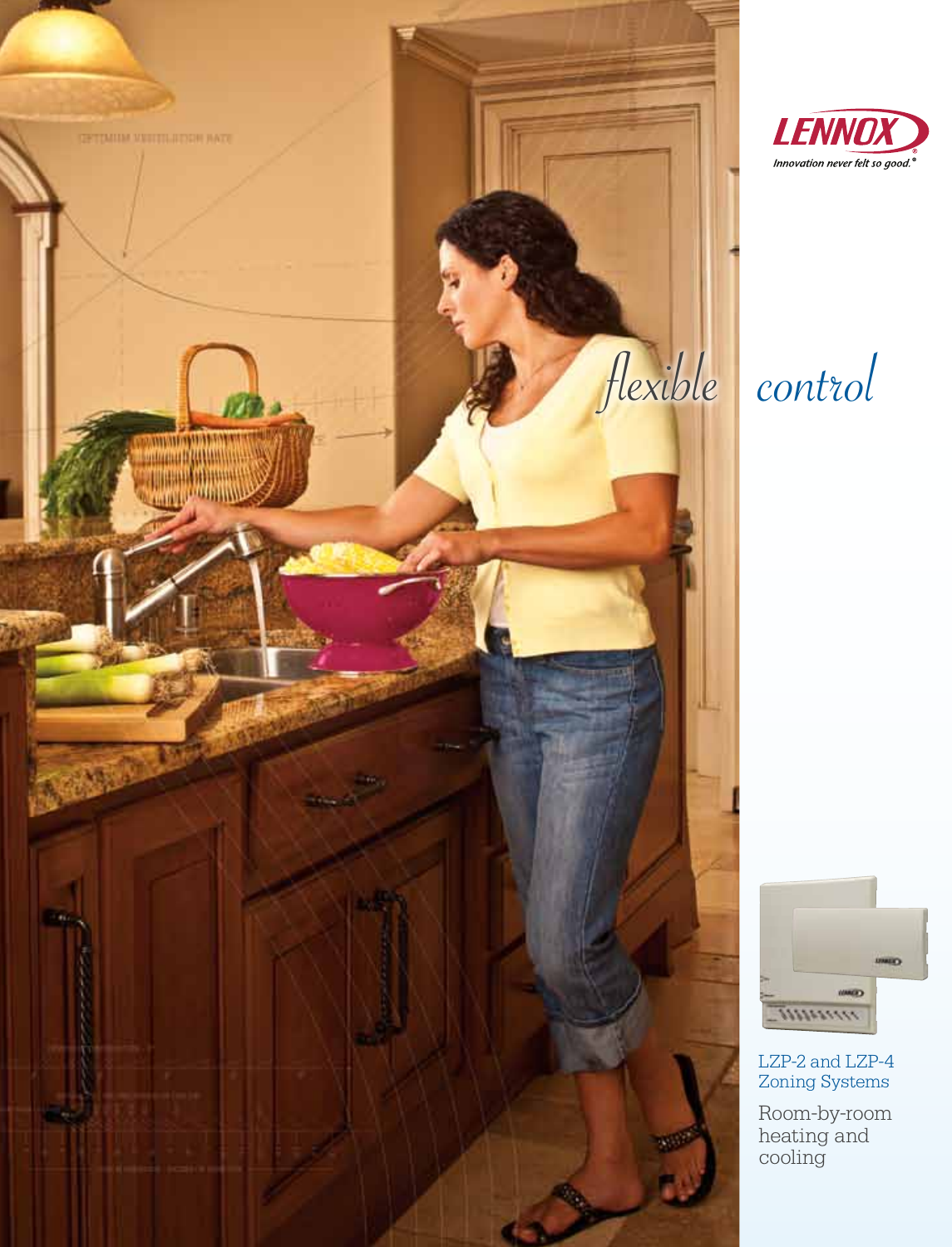# Flexible temperature zones mean you never compromise on comfort.

When it comes to heating and cooling, every home has its trouble spots—an upstairs floor that's always too hot or a bedroom that often feels chilly. With a Lennox® LZP-2 or LZP-4 zoning system, you can take control of problem areas and maintain consistently comfortable temperatures throughout your home. These innovative systems allow you to create two to four temperaturecontrolled zones, so you can enjoy optimal comfort from room to room, and season to season.



## Precise comfort throughout the home, throughout the year.

LZP-2 and LZP-4 systems divide your home into two to four different zones, giving you precise control over the temperature in each zone. You can turn up the heating or cooling in one area and lower it in another, depending on your needs. Plus, an auto changeover feature automatically alternates between heating and cooling during transitional weather to deliver enhanced comfort in any season.

## Advanced features for enhanced reliability and comfort.

Both the LZP-2 and LZP-4 zoning systems include a built-in time delay that keeps your heating and cooling system from constantly stopping and restarting. This enables your equipment to run at peak efficiency and maintain desired temperatures. A permanent program memory keeps your zone settings in the event of a power loss for additional reassurance and comfort.

## Take control of your home energy costs.

By dividing your home into separate temperature-controlled zones, you no longer have to pay to heat or cool areas you rarely use. And when paired with a programmable thermostat, a Lennox zoning system can reduce your energy costs by up to 35%.\* That's a potential savings of hundreds of dollars over the life of the system—and you'll never sacrifice a degree of comfort.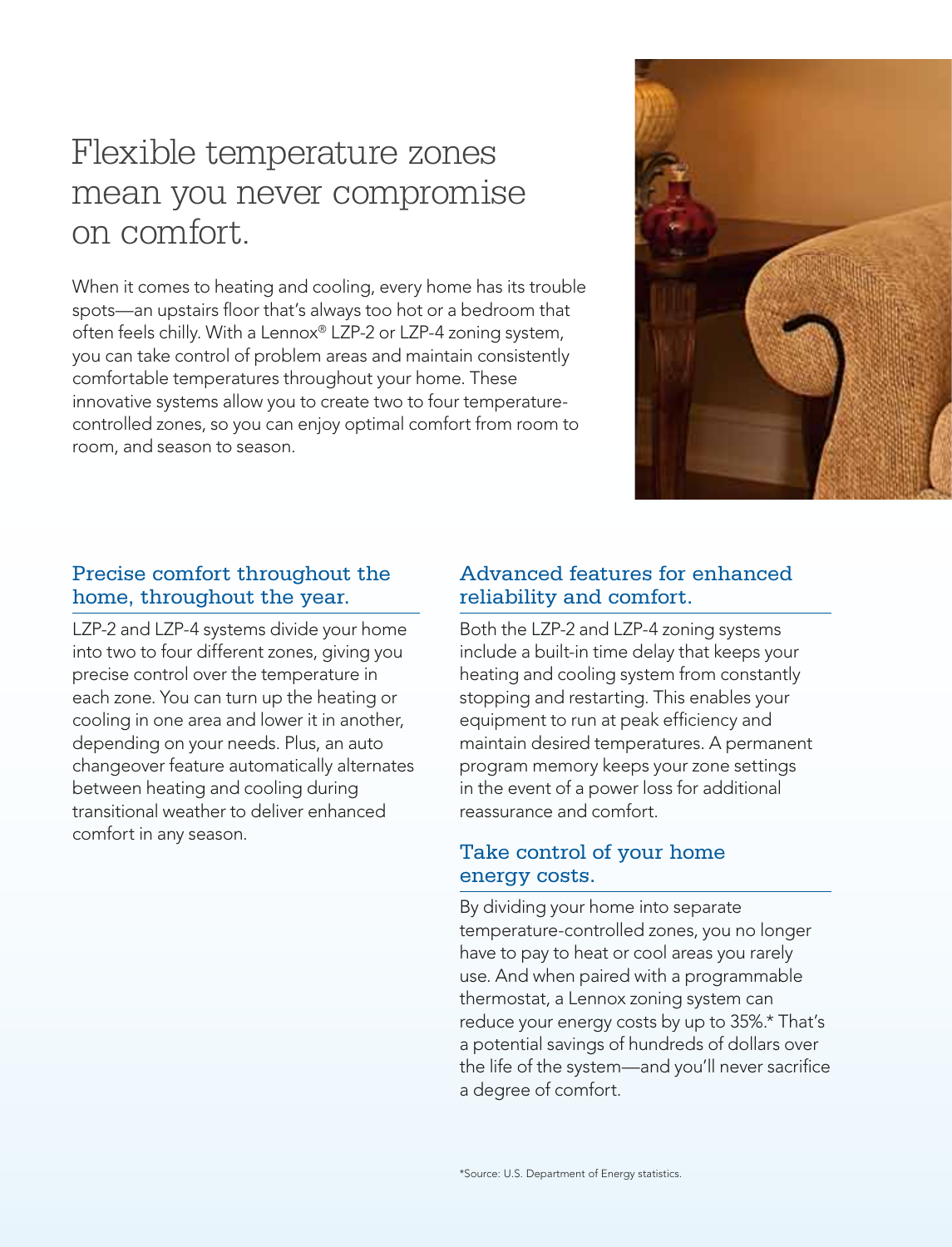



# Complete comfort in every corner of your home.

The LZP-2 and LZP-4 systems allow you to create two to four separate climate zones within your home, giving you greater control over heating and cooling. These zoning systems work with your HVAC system to maintain the desired temperature in each zone, without affecting other areas.

#### $I.Z.P-2$



Zone 1: Upstairs areas (less used, hotter in summer) Zone 2: Living areas (higher activity areas)

## LZP-4



- Zone 1: Seldom-used upstairs bedroom (needs little heating or cooling)
- Zone 2: Children's upstairs bedroom (high heat in the summer requires additional air conditioning)
- Zone 3: Home office or spare bedroom (constant heating or cooling may not be needed)
- Zone 4: Family room (high-activity area needs extra heating or air)